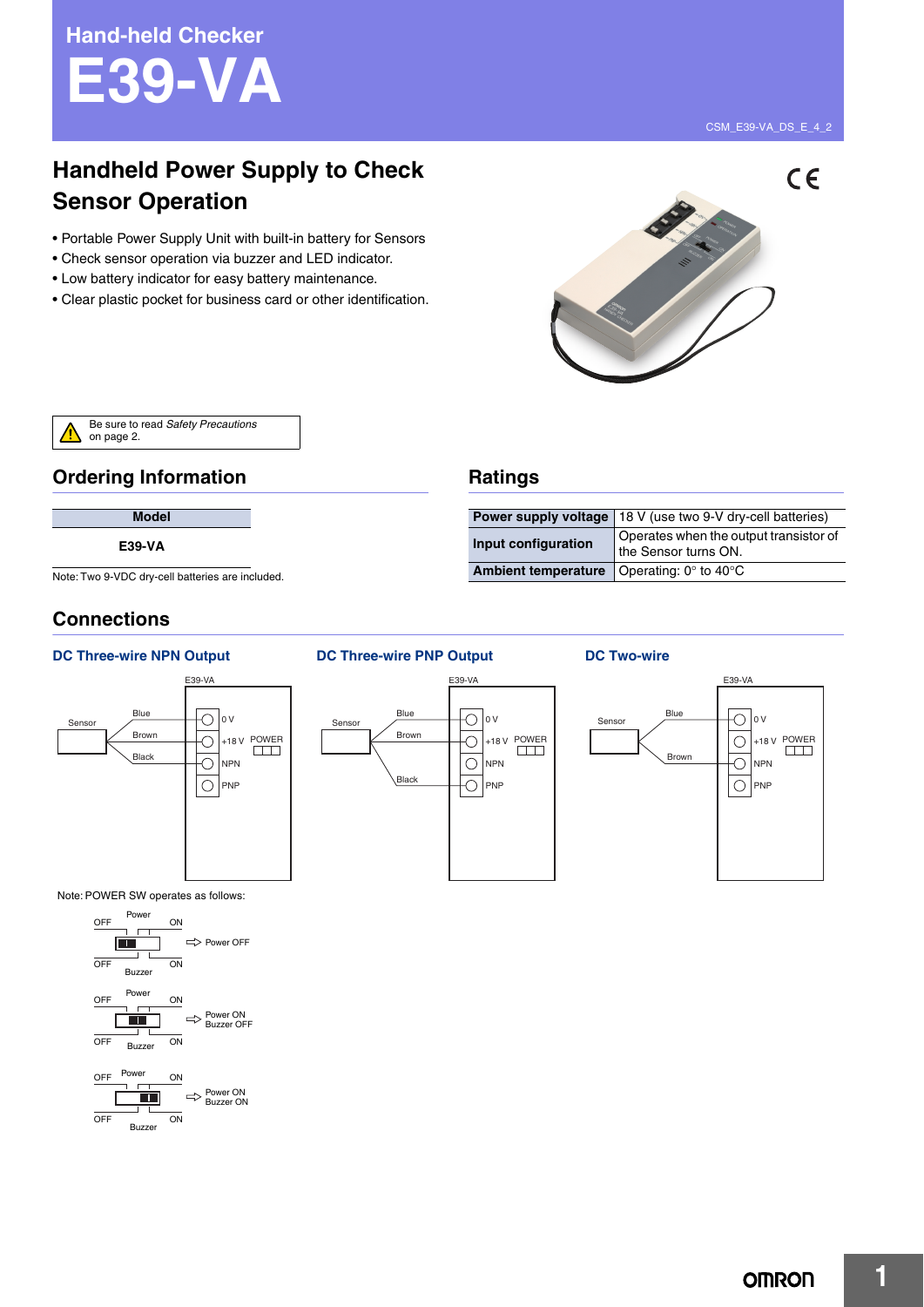# **Safety Precautions**

# **WARNING**

**This product is not designed or rated for ensuring safety of persons. Do not use it for such purpose.**



# **Precautions for Correct Use**

Do not use the product in atmospheres or environments that exceed product ratings.

### **Replacement of Batteries**

- Open the cover and replace the battery when the green power indicator starts to flash.
- Replace both of the batteries with new ones.
- Replace batteries after power is turned OFF.
- The E39-VA should be stored without batteries loaded.
- Use 9-V laminated batteries.

| <b>Alkaline Battery</b>  | 6LR61        |
|--------------------------|--------------|
| <b>Manganese Battery</b> | 6F22(S-006P) |

#### **Handling**

- Sensors with a current consumption of 50 mA or less can be connected to the Power Supply Unit.
- The Power Supply Unit is not water resistant. Make sure that it is protected from water drops.
- Do not short-circuit the power terminals (0 to 18 V).
- Turn OFF the POWER switch if the Power Supply Unit is not being used.
- The switch can be used to set the indication of Sensor status using a buzzer and red indicator, or the red indicator alone.

128

(200)

24



**E39-VA**





**In the interest of product improvement, specifications are subject to change without notice.**